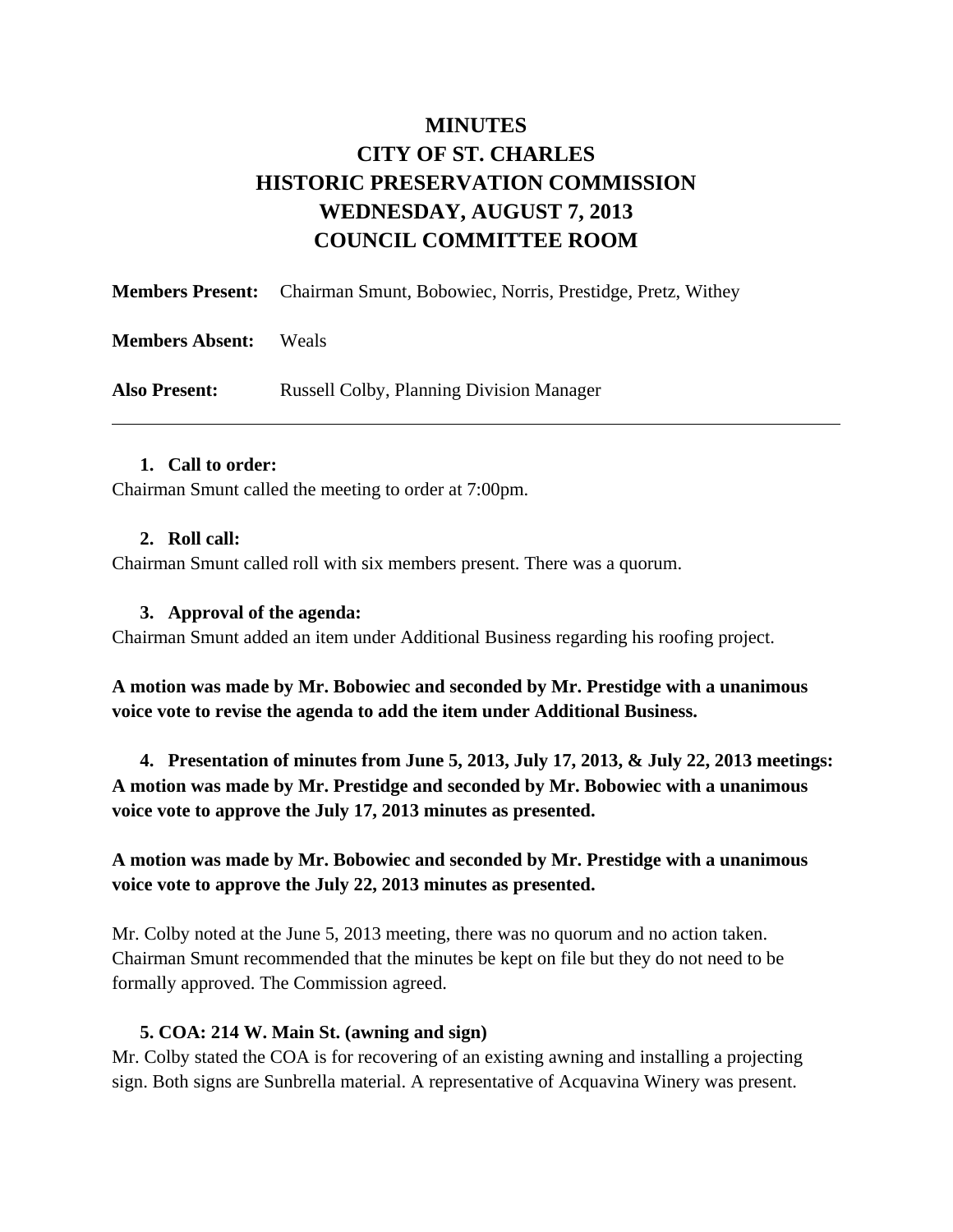Historic Preservation Commission Minutes – August 7, 2013 Page 2

**A motion was made by Mr. Bobowiec and seconded by Mr. Withey with a unanimous voice vote to approve the COA.** Mr. Norris abstained.

## **6. COA: 120 N. 4th St. (windows)**

Clinton Anderson, building owner, was present. Chairman Smunt asked for an explanation as to why the windows were replaced without a permit. Mr. Anderson stated he expected the contractor to take care of the permit. He stated that vinyl double hung windows were installed as shown in the pictures provided.

Chairman Smunt asked if the Art Glass windows were salvaged. Mr. Anderson said they were discarded. Chairman Smunt suggested they could have been reused as a decorative feature.

Mr. Colby clarified that the vinyl windows replaced wood windows that were previously covered with aluminum storm windows, based on an older photo. Mr. Anderson confirmed the building was vinyl sided and he had no intent of removing the siding.

Mr. Anderson asked why the house is designated as historic if it has no historic elements left on the building. Chairman Smunt stated that the Historic District includes all properties that made up the original town of the St. Charles, and although his building has few historic elements, it is a part of the district. Mr. Anderson noted he owned the building for six years and also owned the building directly to the south at  $114$  N.  $4<sup>th</sup>$  St., which also has few historic features.

Chairman Smunt asked why the decision was made to completely replace the windows. Mr. Anderson said that there was a complaint to the Kane County Health Department and EPA regarding lead paint in the rental unit. He said an inspection was conducted and he was fined for violations. He said replacement of the windows would reduce the fines he was charged.

The Commission questioned Mr. Anderson on what exactly the Health Department required. Mr. Anderson said they requested either replacement of the windows or removal of the lead paint, which he felt was not possible based on the condition of the windows. He said he was also required to repaint radiators and door jambs inside the building. Mr. Prestidge stated that as a home inspector, he is unaware of a requirement to completely remove a window with lead paint. Mr. Anderson said it is not an issue if the homeowner is living in the unit and a tenant has to sign a number of forms acknowledging they are aware of lead paint being present in the unit when they sign a lease.

The Commission expressed some skepticism as to whether the Health Department actually required replacement of windows and discussed either seeing a copy of the paperwork Mr. Anderson was provided or contacting the Health Department directly to discuss their process.